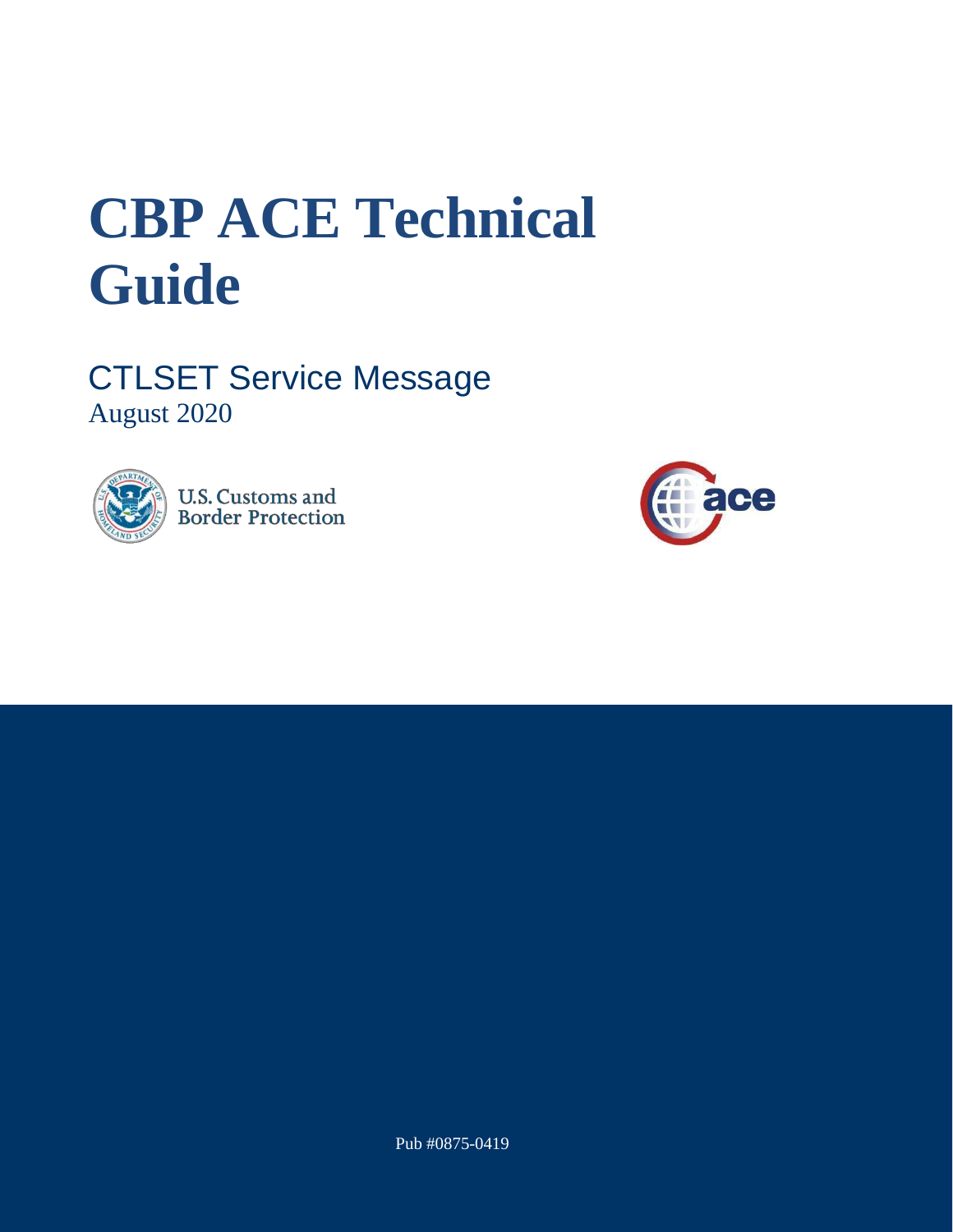## **CTLSET Service Message**

#### **Introduction:**

A message used to exchange service information relating to the use of EDIFACT syntax rules or security. A service message specification contains only service segments.

#### **Notes:**

This CTLSET Implementation Guideline (IG) identifies the Service Segments required to envelope the UN EDIFACT messages sent to the U.S. Customs and Border Protection (CBP) Automated Commercial Environment (ACE) electronic Certificate Information System (eCERT) application. UN EDIFACT response messages returned to the participating trading partner from ACE eCERT will contain similar content.

Notes:

Electronic data transmissions sent to Customs must not exceed 4 megabytes in length.

The UNA, UNG, and UNE segments are not used for eCERT messages.

Each transmission sent to Customs must be comprised of only one UNB through UNZ interchange header and trailer and one or more UNH through UNT message header and trailer groupings.

Unless otherwise requested, the following syntax is expected:

- the segment delimiter is an apostrophe (')

- the segment tag and data element separator is a plus sign (+)

the sub-element separator is a colon  $(:).$ 

| Not Used | Pos.<br><u>No.</u><br>0010 | Seg.<br>$\mathbf{D}$<br><b>UNA</b> | Name<br>UNA Service String Advice | Req.<br>Des.<br>$\Gamma$<br>◡ | Max.Use | <b>Group</b><br><b>Repeat</b> | <b>Notes and</b><br>Comments |
|----------|----------------------------|------------------------------------|-----------------------------------|-------------------------------|---------|-------------------------------|------------------------------|
| M        | 0020                       | <b>UNB</b>                         | Interchange Header                | M                             |         |                               |                              |
| Not Used | 0030                       | <b>UNG</b>                         | <b>Functional Group Header</b>    |                               |         |                               |                              |
| Not Used | 0040                       | <b>UNE</b>                         | <b>Functional Group Trailer</b>   |                               |         |                               |                              |
| M        | 0050                       | <b>UNZ</b>                         | Interchange Trailer               |                               |         |                               |                              |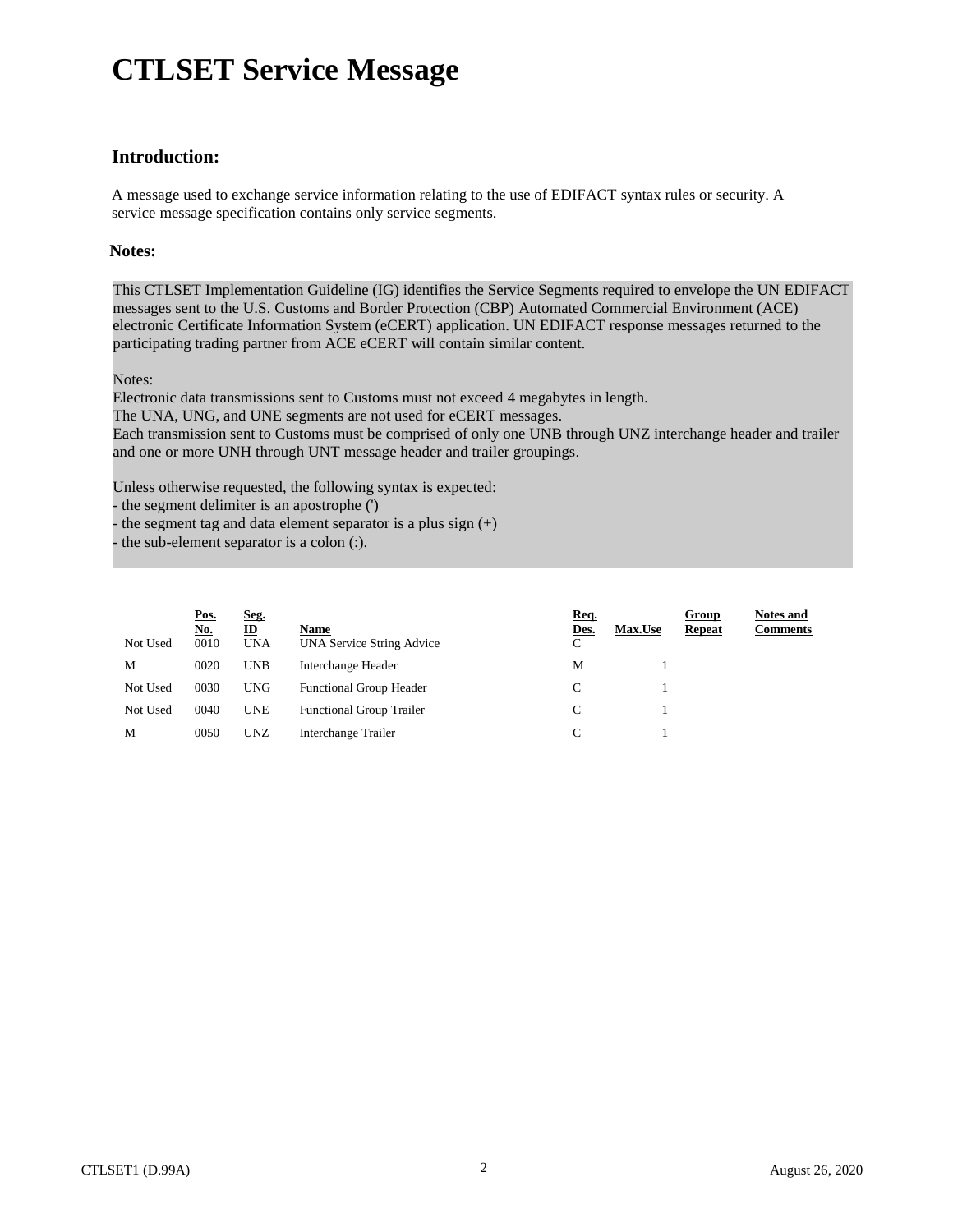### **Segment: UNB Interchange Header**

| , , <u>,</u> ,  , .   |                                             |
|-----------------------|---------------------------------------------|
| <b>Position:</b> 0020 |                                             |
| Group:                |                                             |
| Level:                | $\Omega$                                    |
|                       | <b>Usage:</b> Mandatory                     |
| <b>Max Use:</b>       |                                             |
|                       | <b>Purpose:</b> To identify an interchange. |
|                       |                                             |

#### **Dependency Notes:**

**Sematic Notes:**

**Comments:**

**Notes:** This document identifies the UNB Interchange Header segment syntax rules to be applied when exchanging UN/EDIFACT messages with the United States Customs Service Electronic Visa Program.

#### **Data Element Summary**

|             | Data        | Component           |                                                                 |                                                                                    |                   |      |
|-------------|-------------|---------------------|-----------------------------------------------------------------|------------------------------------------------------------------------------------|-------------------|------|
|             | Element     | <b>Element</b> Name |                                                                 |                                                                                    | <b>Attributes</b> |      |
| M           | <b>S001</b> |                     | <b>SYNTAX IDENTIFIER</b>                                        |                                                                                    | M                 |      |
|             |             |                     |                                                                 | Identification of the agency controlling the syntax, the syntax level and version  |                   |      |
|             |             |                     |                                                                 | number, and the service code directory.                                            |                   |      |
| M           |             | 0001                | Syntax identifier                                               |                                                                                    | M                 | а4   |
|             |             |                     |                                                                 | Coded identification of the agency controlling the syntax, and of the character    |                   |      |
|             |             |                     | repertoire used in an interchange.                              |                                                                                    |                   |      |
|             |             |                     | Always 'UNOA'.                                                  |                                                                                    |                   |      |
|             |             |                     | <b>UNOA</b>                                                     | UN/ECE level A                                                                     |                   |      |
|             |             |                     |                                                                 | As defined in ISO 646 (with the exception of letters, lower                        |                   |      |
|             |             |                     |                                                                 | case a to $z$ ).                                                                   |                   |      |
| M           |             | 0002                | <b>Syntax version number</b>                                    |                                                                                    | M                 | an1  |
|             |             |                     | Version number of the syntax.                                   |                                                                                    |                   |      |
|             |             |                     | Use '1'.                                                        |                                                                                    |                   |      |
|             |             |                     | 1                                                               | Version 1                                                                          |                   |      |
|             |             |                     |                                                                 | ISO 9735:1990.                                                                     |                   |      |
| X           |             | 0080                |                                                                 | Service code list directory version number                                         | $\mathbf C$       | an.6 |
|             |             |                     |                                                                 | Version number of the service code list directory.                                 |                   |      |
| X           |             | 0133                | <b>Character encoding, coded</b>                                |                                                                                    | $\mathbf C$       | an.3 |
|             |             |                     |                                                                 | Coded identification of the character encoding used in the interchange.            |                   |      |
| M           | <b>S002</b> |                     | <b>INTERCHANGE SENDER</b>                                       |                                                                                    | М                 |      |
|             |             |                     |                                                                 | Identification of the sender of the interchange.                                   |                   |      |
| M           |             | 0004                | M<br>Interchange sender identification                          |                                                                                    |                   | an35 |
|             |             |                     | Name or codded identification of the sender of the interchange. |                                                                                    |                   |      |
|             |             |                     | Sender ID as made known to United States Customs.               |                                                                                    |                   |      |
| M           |             | 0007                | <b>Identification code qualifier</b>                            |                                                                                    | M                 | an.4 |
|             |             |                     |                                                                 | Qualifier referring to the identification code.                                    |                   |      |
|             |             |                     |                                                                 | 'ZZ' unless otherwise agreed to with United States Customs.                        |                   |      |
| X           |             | 0008                |                                                                 | Interchange sender internal identification                                         | $\mathbf C$       | an35 |
|             |             |                     |                                                                 | Identification (for example, a division, branch, or computer system/process_       |                   |      |
|             |             |                     |                                                                 | specified by the sender of interchange, to be included if agreed, by the recipient |                   |      |
|             |             |                     |                                                                 | in response interchanges, to facilitate internal routing.                          |                   |      |
| $\mathbf X$ |             | 0042                |                                                                 | Interchange sender internal sub-identification                                     | C                 | an35 |
|             |             |                     |                                                                 | Sub-level of sender internal identification, when further sub-level identification |                   |      |
| M           | <b>S003</b> |                     | is required.<br><b>INTERCHANGE RECIPIENT</b>                    |                                                                                    | M                 |      |
|             |             |                     |                                                                 | Identification of the recipient of the interchange.                                |                   |      |
|             |             |                     |                                                                 |                                                                                    | M                 | an35 |
| M           |             | 0010                | Interchange recipient identification                            |                                                                                    |                   |      |
|             |             |                     |                                                                 | Name or coded identification of the recipient of the interchange.                  |                   |      |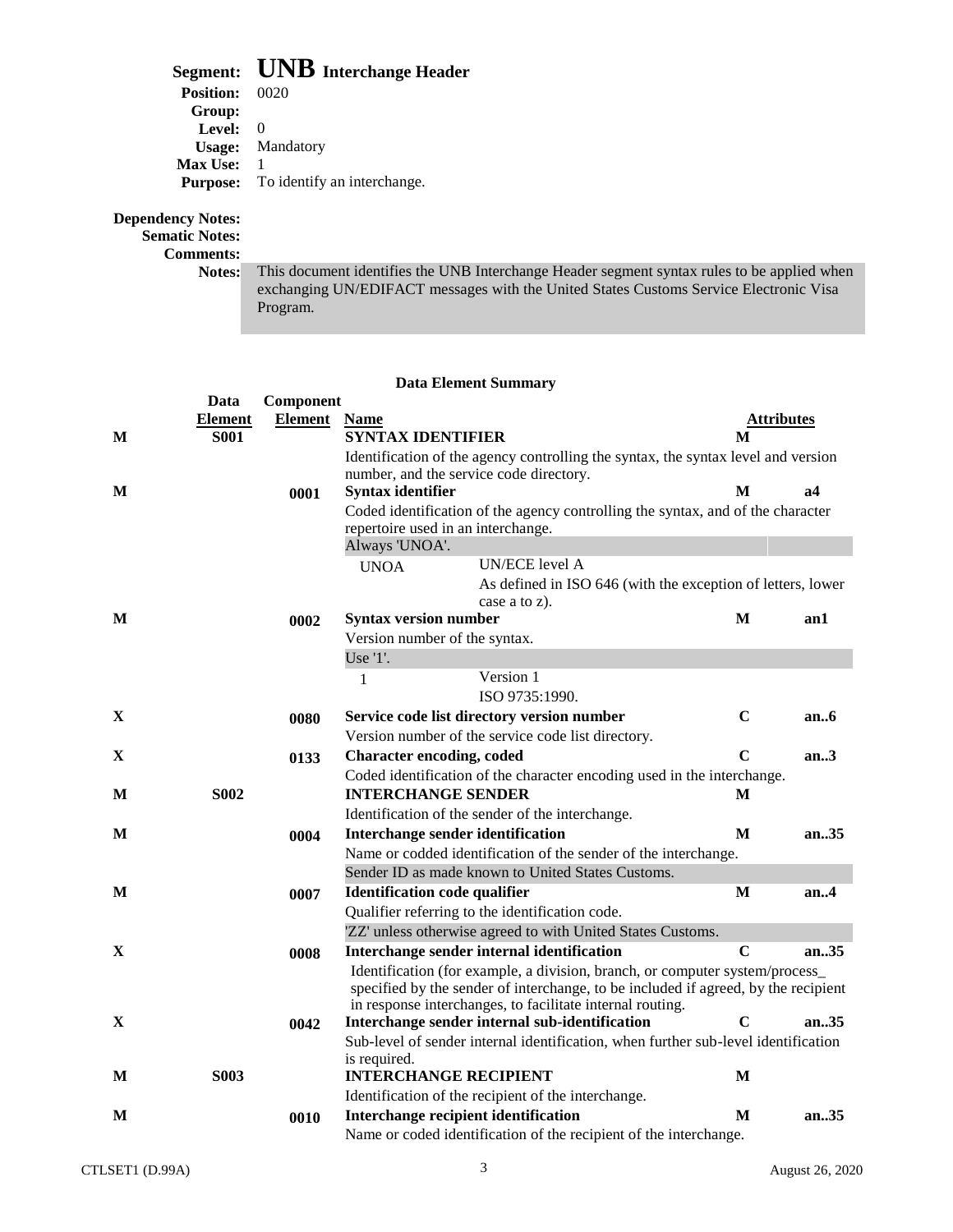|    |             |      | Value to be provided by U.S. Customs when program participation begins.                                        |             |          |  |
|----|-------------|------|----------------------------------------------------------------------------------------------------------------|-------------|----------|--|
| M  |             | 0007 | <b>Identification code qualifier</b>                                                                           | М           | an.4     |  |
|    |             |      | Qualifier referring to the identification code.                                                                |             |          |  |
|    |             |      | 'ZZ' unless otherwise agreed to with United States Customs.                                                    |             |          |  |
|    |             |      | Refer to D.99A Data Element Dictionary for acceptable code values.                                             |             |          |  |
| X  |             | 0014 | Interchange recipient internal identification                                                                  |             | an35     |  |
|    |             |      | Identification (for example, a division, branch, or computer system/process_                                   |             |          |  |
|    |             |      | specified by the recipient of interchange, to be included if agreed, by the sender                             |             |          |  |
| X  |             |      | in response interchanges, to facilitate internal routing.<br>Interchange recipient internal sub-identification | $\mathbf C$ | an. $35$ |  |
|    |             | 0046 |                                                                                                                |             |          |  |
|    |             |      | Sub-level of recipient internal identification, when further sub-level<br>identification is required.          |             |          |  |
| M  | <b>S004</b> |      | DATE AND TIME OF PREPARATION                                                                                   | M           |          |  |
|    |             |      | Date and time of preparation of interchange                                                                    |             |          |  |
| M  |             | 0017 | Date                                                                                                           | M           | n6       |  |
|    |             |      | Local date when an interchange or a group was prepared.                                                        |             |          |  |
|    |             |      | U.S. Customs eCERT program supports either 6 or 8-byte data formats in the                                     |             |          |  |
|    |             |      | Interchange Date element. (Example CCYYMMDD OR YYMMDD)                                                         |             |          |  |
| M  |             | 0019 | <b>Time</b>                                                                                                    | M           | a4       |  |
|    |             |      | Local time of day when an interchange or a group was prepared.                                                 |             |          |  |
| М  | 0020        |      | <b>INTERCHANGE CONTROL REFERENCE</b>                                                                           | M           | an.14    |  |
|    |             |      | Unique reference assigned by the sender to an interchange.                                                     |             |          |  |
| X  | <b>S005</b> |      | RECIPIENT REFERENCE/PASSWORD DETAILS                                                                           | $\mathbf C$ |          |  |
|    |             |      | Reference or password to the recipient's system or to a third party network as                                 |             |          |  |
|    |             |      | specified in the partner's interchange agreement.                                                              |             |          |  |
| X  |             | 0022 | <b>Recipient reference/password</b>                                                                            | M           | an14     |  |
|    |             |      | Reference or password to the recipient's system or to a third party network as                                 |             |          |  |
|    |             |      | specified in the partners' interchange agreement.                                                              |             |          |  |
| X  |             | 0025 | Recipient reference/password qualifier                                                                         | $\mathbf C$ | an2      |  |
|    |             |      | Qualifier for the recipient's reference or password.                                                           |             |          |  |
|    | 0026        |      | Refer to D.99A Data Element Dictionary for acceptable code values.<br><b>APPLICATION REFERENCE</b>             |             | an $14$  |  |
| >> |             |      | Identification of the application area assigned by the sender, to which the                                    |             |          |  |
|    |             |      | message in the interchange relate e.g. the message type, if all the messages in the                            |             |          |  |
|    |             |      | interchange are of the same type.                                                                              |             |          |  |
|    |             |      | Always 'ECERT'.                                                                                                |             |          |  |
| X  | 0029        |      | PROCESSING PRIORITY CODE                                                                                       | $\mathbf C$ | a1       |  |
|    |             |      | Code determined by the sender requesting processing priority for the                                           |             |          |  |
|    |             |      | interchange.                                                                                                   |             |          |  |
|    |             |      | Refer to D.99A Data Element Dictionary for acceptable code values.                                             |             |          |  |
| X  | 0031        |      | <b>ACKNOWLEDGEMENT REQUEST</b>                                                                                 | $\mathbf C$ | n1       |  |
|    |             |      | Code requesting acknowledgement for the interchange.                                                           |             |          |  |
|    |             |      | Refer to D.99A Data Element Dictionary for acceptable code values.                                             |             |          |  |
| X  | 0032        |      | <b>INTERCHANGE AGREEMENT IDENTIFIER</b>                                                                        | $\mathbf C$ | an. $35$ |  |
|    |             |      | Identification by name or code of the type of agreement under which the                                        |             |          |  |
|    |             |      | interchange takes place.                                                                                       |             |          |  |
| X  | 0035        |      | <b>TEST INDICATOR</b>                                                                                          | $\mathbf C$ | n1       |  |
|    |             |      | Indication that the structural level containing the test indicator is a test.                                  |             |          |  |
|    |             |      | Refer to D.99A Data Element Dictionary for acceptable code values.                                             |             |          |  |